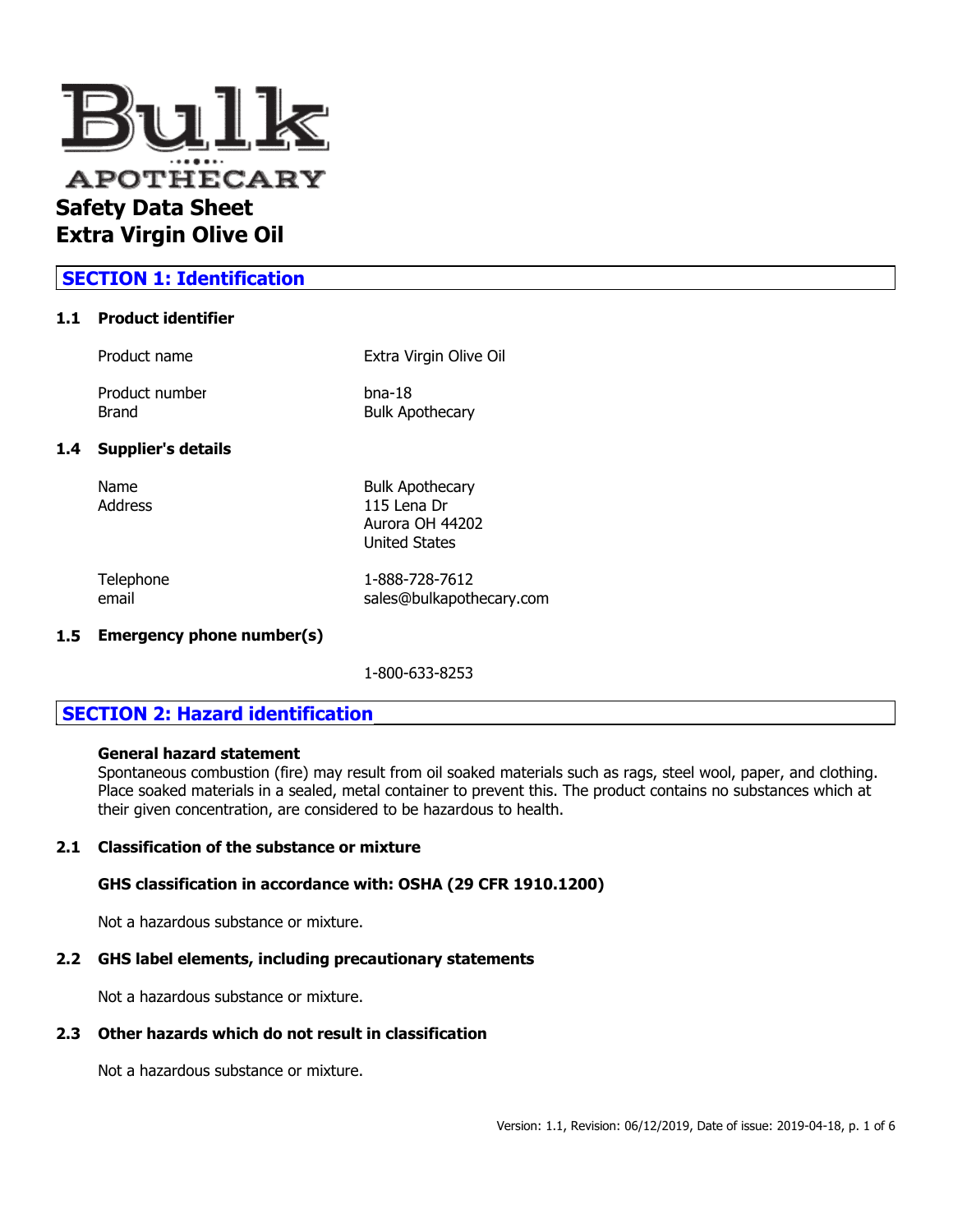# **SECTION 3: Composition/information on ingredients**

### **3.2 Mixtures**

### **Components**

# **1. Olive oil**

CAS no. 8001-25-0

Concentration 99 - 100 % (weight)

# **SECTION 4: First-aid measures**

### **4.1 Description of necessary first-aid measures**

| General advice          | No hazards which require special first aid measures. When symptoms persist<br>or in all cases of doubt seek<br>medical advice. |
|-------------------------|--------------------------------------------------------------------------------------------------------------------------------|
| If inhaled              | Move to fresh air.                                                                                                             |
| In case of skin contact | Wash off with warm water and soap.                                                                                             |
| In case of eye contact  | Rinse thoroughly with plenty of water, also under the eyelids.                                                                 |
| If swallowed            | No special measures required. Health injuries are not known or expected<br>under normal use.                                   |

# **SECTION 5: Fire-fighting measures**

#### **5.1 Suitable extinguishing media**

Dry chemical. Dry chemical powder. Carbon dioxide (CO2). Foam. Sand. Fog. Use extinguishing measures that are appropriate to local circumstances and the surrounding environment.

# **5.2 Specific hazards arising from the chemical**

Risk of ignition. Rags and other materials containing this product may heat and spontaneously ignite, if exposed to air. Store wiping rags and similar materials in metal cans with tightly fitting lids. Cool closed containers exposed to fire with water spray.

**5.3 Special protective actions for fire-fighters** As in any fire, wear self-contained breathing apparatus pressure-demand, MSHA/NIOSH (approved or equivalent) and full protective gear.

# **SECTION 6: Accidental release measures**

# **6.1 Personal precautions, protective equipment and emergency procedures**

Avoid high pressure washing or generation of aerosols. Material can create slippery conditions.

# **6.2 Environmental precautions**

Prevent further leakage or spillage if safe to do so. Do not allow product to reach soil, sewage system or any water course.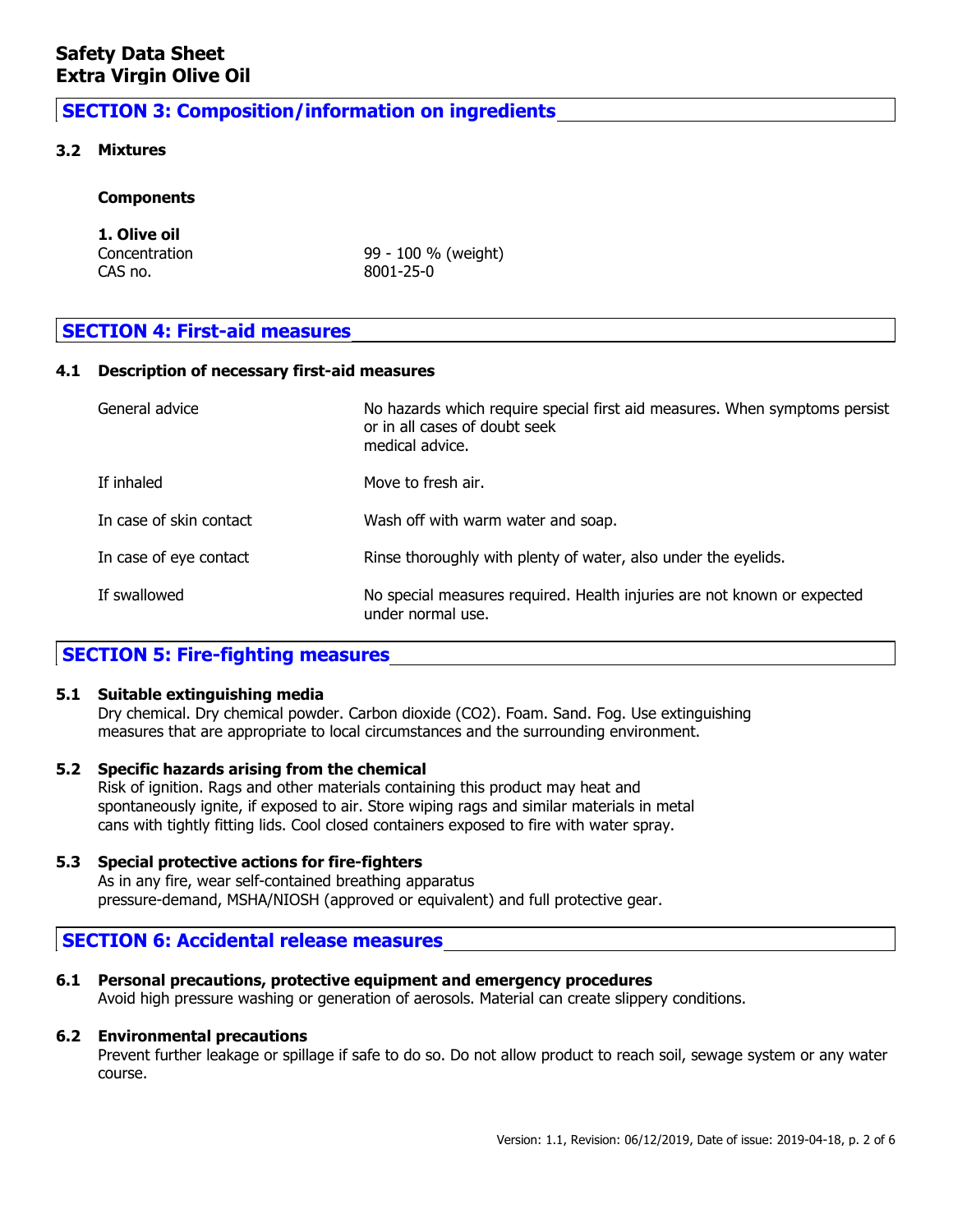# **6.3 Methods and materials for containment and cleaning up**

Soak up with inert absorbent material. Use dry spill kit material or sand, collect in appropriate containers. For disposal

information see section 13. Clean contaminated surface thoroughly.

# **Reference to other sections**

Oil soaked materials may spontaneously combust

# **SECTION 7: Handling and storage**

### **7.1 Precautions for safe handling**

Ensure adequate ventilation. Do not use pressure to empty drums. Keep away from open flames, hot surfaces and sources of ignition.

### **7.2 Conditions for safe storage, including any incompatibilities**

Keep in a cool sheltered place. To maintain product quality, do not store in heat or direct sunlight.

# **SECTION 8: Exposure controls/personal protection**

### **8.1 Control parameters**

# **1. Olive oil (CAS: 8001-25-0)**

REL-TWA: 10 mg/m3 (Total) (NIOSH)

REL-TWA: 5 mg/m3 (Resp) (NIOSH)

PEL-TWA: 5 mg/m3 (Resp) (OSHA)

REL-TWA: 15 mg/m3 (Total) (OSHA)

#### **8.2 Appropriate engineering controls**

Ensure adequate ventilation, especially in confined areas. Apply technical measures to comply with the occupational exposure limits.

# **8.3 Individual protection measures, such as personal protective equipment (PPE)**



#### **Eye/face protection**

If exposed to airborne mist, or if splashing is possible, appropriate safety glasses with side-shields or safety goggles are recommended.

#### **Skin protection**

Oil resistant gloves are recommended. Appropriate body protection should be selected based on activity and possible exposure. Also take into consideration the specific local conditions under which the product is used.

#### **Respiratory protection**

In case of mist, spray or aerosol exposure wear suitable personal respiratory protection.

# **SECTION 9: Physical and chemical properties**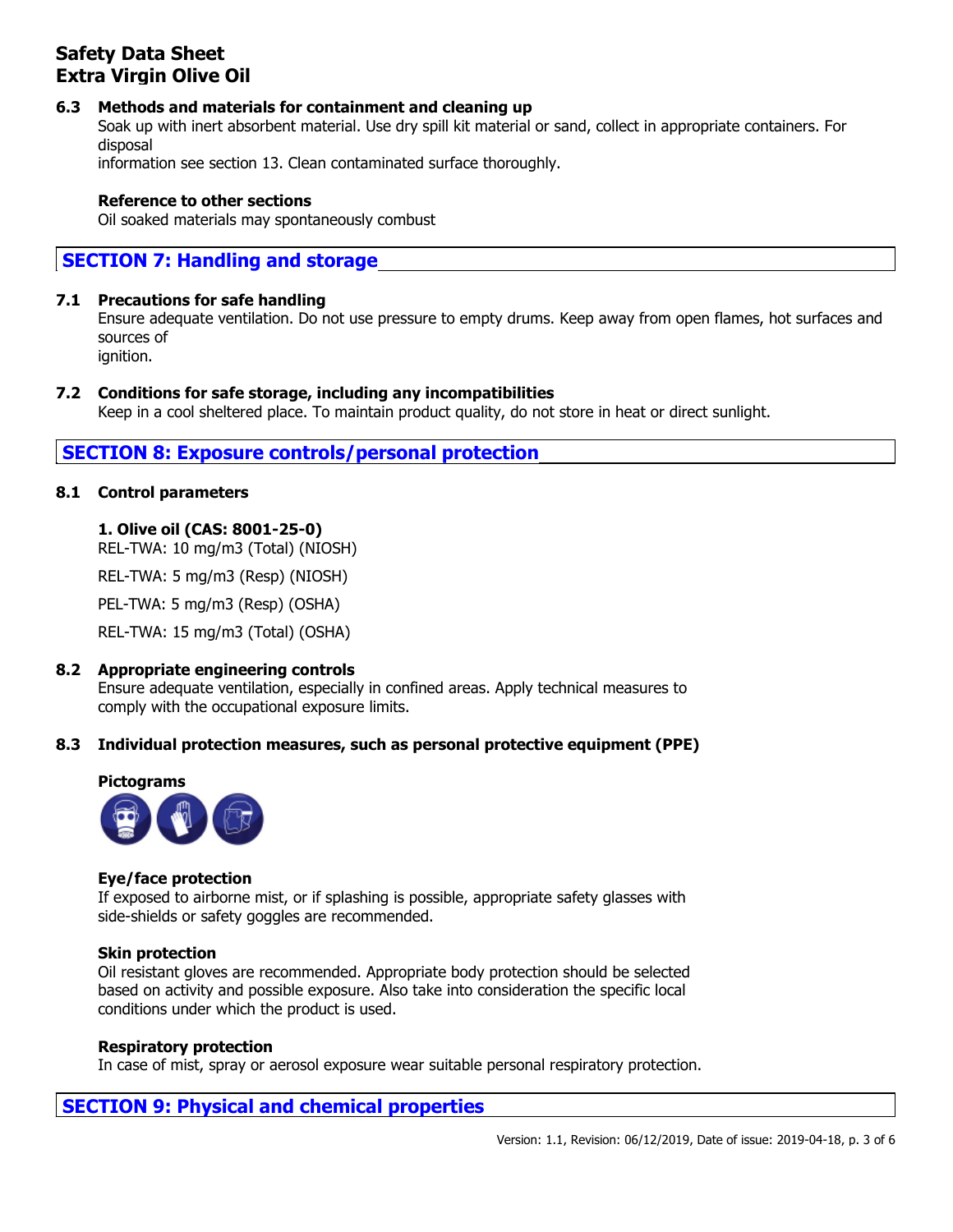# **Information on basic physical and chemical properties**

| Appearance/form (physical state, color, etc.)<br>Odor<br>Odor threshold | Yellow to green liquid<br>Olive, fatty |
|-------------------------------------------------------------------------|----------------------------------------|
| рH                                                                      |                                        |
| Melting point/freezing point                                            |                                        |
| Initial boiling point and boiling range                                 |                                        |
| Flash point                                                             | $<$ 326 °C                             |
| Evaporation rate                                                        |                                        |
| Flammability (solid, gas)                                               |                                        |
| Upper/lower flammability limits                                         |                                        |
| Vapor pressure                                                          |                                        |
| Vapor density                                                           |                                        |
| Relative density                                                        | Approx. 0.9 (H2O=1)                    |
| Solubility(ies)                                                         | Soluble in many organic solvents       |
| Partition coefficient: n-octanol/water                                  |                                        |
| Auto-ignition temperature                                               | Not auto-flammable                     |
| Decomposition temperature                                               |                                        |
| <b>Viscosity</b>                                                        |                                        |
| <b>Explosive properties</b>                                             |                                        |
| Oxidizing properties                                                    | Not expected to be oxidizing           |
|                                                                         |                                        |

# **SECTION 10: Stability and reactivity**

# **10.1 Reactivity**

Stable under normal conditions.

# **10.2 Chemical stability**

Stable under normal conditions.

**10.3 Possibility of hazardous reactions** None under normal processing.

# **10.4 Conditions to avoid**

Keep away from open flames, hot surfaces and sources of ignition.

# **10.5 Incompatible materials**

No materials to be especially mentioned.

# **10.6 Hazardous decomposition products**

Thermal decomposition leads to formation of acrolein, Carbon monoxide (CO), Carbon dioxide (CO2), Smoke, Fumes.

# **SECTION 11: Toxicological information**

# **Information on toxicological effects**

# **Acute toxicity**

Based on available data, no evidence of acute toxicity.

# **Skin corrosion/irritation**

Based on available data, not, or only slightly irritating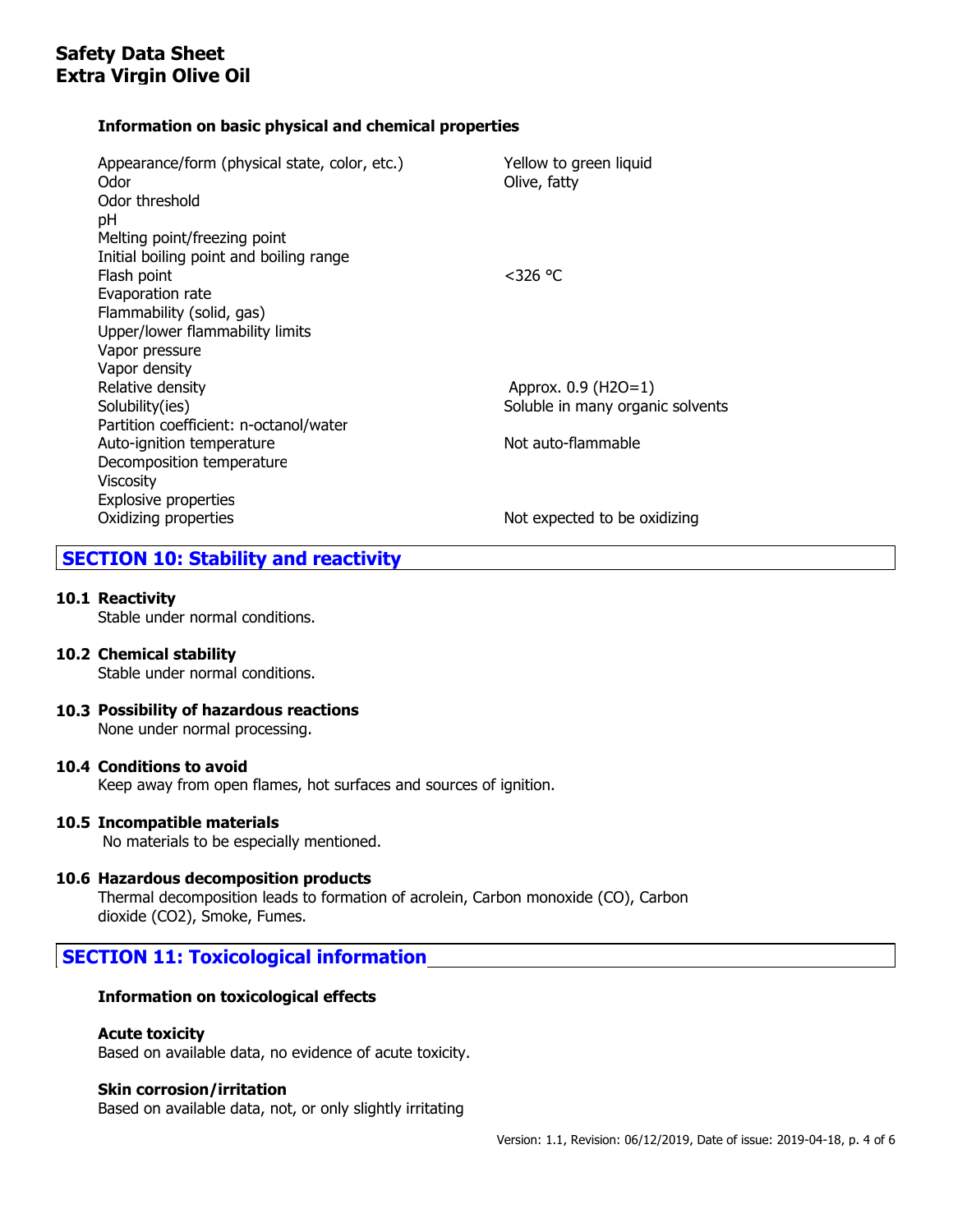### **Serious eye damage/irritation**

Based on available data, no evidence of serious eye damage / irritation.

### **Respiratory or skin sensitization**

Based on available data, not expected to be a skin or respiratory sensitiser.

### **Germ cell mutagenicity**

Based on available data, the classification criteria are not met.

### **Carcinogenicity**

Based on available data, no evidence of carcinogenicity.

#### **Reproductive toxicity**

Based on available data, no evidence of reproductive toxicity

#### **STOT-single exposure**

Based on available data, the classification criteria are not met.

#### **STOT-repeated exposure**

Based on available data, the classification criteria are not met.

### **Aspiration hazard**

Based on available data, no known aspiration hazard.

# **SECTION 12: Ecological information**

**Toxicity** Not classified for aquatic toxicity

# **Persistence and degradability**

Readily biodegradable.

#### **Mobility in soil** The product is insoluble and floats on water.

# **SECTION 13: Disposal considerations**

#### **Disposal of the product**

Dispose of in compliance with the laws and regulations pertaining to this product in your jurisdiction. Oil soaked materials may spontaneously combust and should be properly managed to avoid ignition and heat sources or oxygen rich environments. Collect and store soaked materials in closed, metal containers to help prevent combustion.

#### **Disposal of contaminated packaging**

Empty containers should be decontaminated and taken for local recycling, recovery or waste disposal.

# **SECTION 14: Transport information**

**DOT (US)** Not regulated